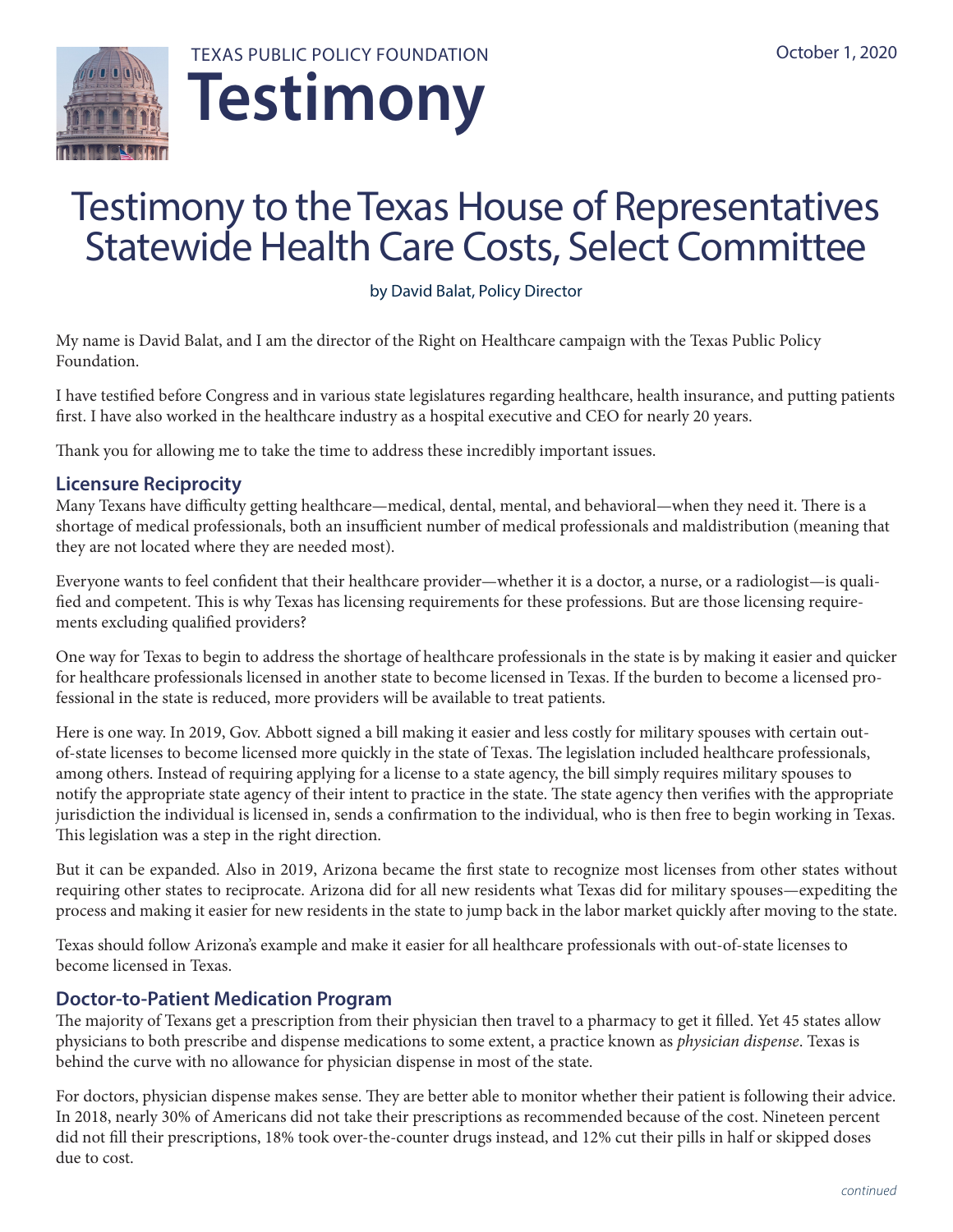Physician dispense can improve medication adherence by making prescription-filling more convenient and providing patients the opportunity to take their first dose in their physician's office with the assistance or supervision of a doctor or nurse. Physician dispense will expand physicians' ability to provide care, improve patients' experience, and reduce the underuse of medications.

For patients, physician dispensing is both safe and convenient. And most importantly, in a recent study of Medicare Advantage patients trying the new system, 87% said that the model improved their ability to take their medication.

Currently, only some Texans can take advantage of physician dispense. Since 1999, Texas has allowed physician dispense in rural areas, so long as no pharmacies operate within 15 miles of the care facility. Texas physicians can also dispense free drug samples or dispense a maximum 72-hour supply of drugs to patients with "immediate needs," intended to ensure proper treatment until the patient can access a pharmacy.

As we have seen in previous sessions, efforts to expand physicians' ability to dispense drugs will likely be contested by pharmacy cooperatives in the state. Ultimately, it is important to recognize that physician dispense does not require patients to purchase their drugs at their physician's office but merely makes the option available to them, allowing them to shop for the best price and make tradeoffs between price and convenience.

Texas should allow physicians to dispense medications across the state of Texas in a manner that grants physicians maximum flexibility to perform this service. It is a safe and effective policy for Texans.

#### **Medicaid and Direct Primary Care**

"Direct Primary Care" (DPC) is not really a new model for healthcare in Texas. Long before employer-based insurance (with the safety nets for the elderly and disabled, Medicare and Medicaid) became the standard, patients paid doctors for their care. There were no middlemen—only the patient and the provider, and they made the decisions.

DPC seems innovative now because we have moved so far away from that model. Government regulations combined with ever-more complex insurance standards have put thirdparty payers in charge of the decision making.

The current system frustrates not only patients, but also physicians. No healthcare provider wants to be second-guessed by a functionary behind a computer screen hundreds or thousands of miles from the examination room. No doctor wants to be limited to a maximum number of minutes of face time per patient, because human beings and their ailments are rarely so conveniently compartmentalized. And doctors and patients alike want the ability to follow up on treatments to ensure the best health outcomes possible.

DPC practices seek to resolve the flaws of our current healthcare system by providing transparent pricing and strengthening the doctor-patient relationship. Direct care has gained momentum in primary care, surgery, pharmaceuticals, and dentistry. Direct care functions differently in each setting, but the central idea is that third-party payers are not involved, and prices are known before the patient sees the medical professional.

It is really simple. Patients contract with DPC practices to receive a wide range of care at a convenient monthly price. Patients are allowed to see their provider as often as they like for preventative, wellness, and chronic care, and certain medical tests are included in the membership fee, depending on the membership agreement.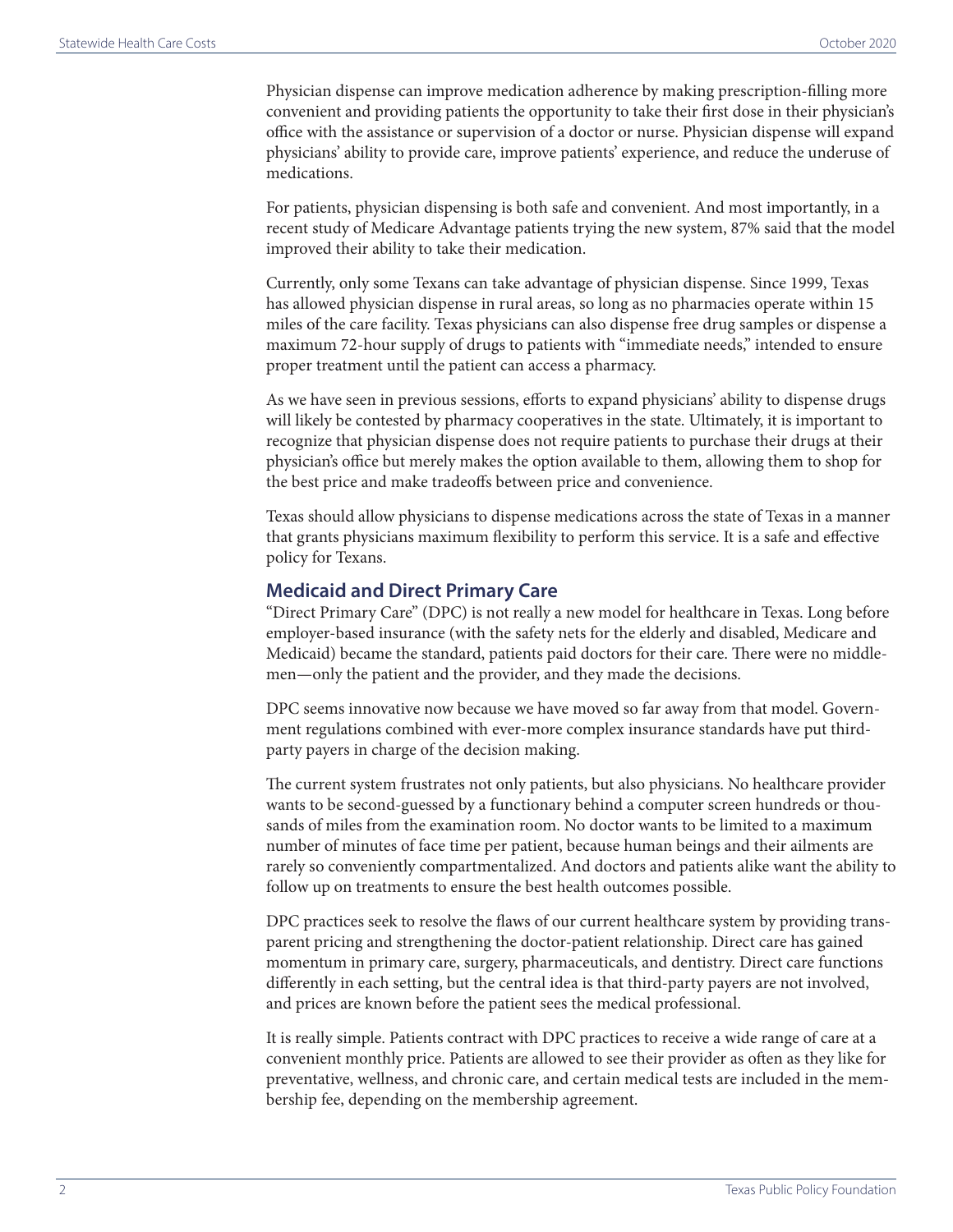Typically, patients also have a high-deductible "catastrophic" insurance policy for things like hospitalization. But most of what the average family needs throughout the year will be covered by DPC—including some chronic illnesses, such as diabetes and heart disease, which can actually respond better to the kind of regular check-ins and solid relationships that DPC involves.

DPC is often confused with "concierge" care—the kind of high-end specialized care that the wealthy can access. It is not that. It shares some similarities, but it is for everyone. The usual monthly fee for a direct care patient is \$77.

Many direct care providers connect with their patients through an app that allows for texts and email, eliminating the need for in-person appointments in many instances. Physicians can meet virtually with patients to diagnose illnesses and prescribe medication. According to a recent study, 82% of direct care practices have physician email access, and 76% allow patients to have 24-hour access to their direct care provider.

Employers looking to reduce healthcare costs for their employees can enroll their workers in direct primary care memberships in conjunction with a high-deductible policy, which can satisfy employees' needs as well as save money for the company. Companies that switch to membership agreements can see savings of 30-50% of their annual healthcare costs.

A 2020 Society of Actuaries report includes a case study that analyzed data from a single employer that offers a DPC benefit option and a traditional benefit option and compared cost outcomes during the same 2-year period between 912 members enrolled in DPC and 1,074 members enrolled in the traditional option. The following are key data points from the case study:

- DPC members had 19.90% lower claim costs for employers on an unadjusted basis and 12.64% lower claim costs on a risk-adjusted basis during the 2-year period.
- DPC members experienced approximately 40% fewer ER visits than those in traditional plans.
- DPC members experienced a 53.6% reduction in ER claims cost.
- DPC members experienced 25.54% lower hospital admissions on an unadjusted basis.

Currently, there are around 1,200 direct care practices in 48 states. States have the ability to regulate DPC as they see fit, and more than two thirds have crafted legislation to do so. Texas, like many other states, has codified that direct care does not fall under the category of insurance and should not be regulated as such.

Expanding the availability of direct care to rural Texans, Texans in busy metropolitan areas, and even Texans on Medicaid could be of great benefit. It can become another tool in developing better doctor-patient relationships and could be a good supplement for people who face healthcare plans with higher and higher deductibles.

## **Healthcare Price Transparency**

It seems like every Texas family has opened that "surprise" bill from the doctor—the portion of a visit that insurance did not cover. Healthcare is unique; it is an industry that does not communicate its prices to its consumers until after services are rendered. People know the prices in advance for almost all goods and services they purchase—the items on the grocery store shelves, houses, or automobiles, for example.

But healthcare is different. Prices for the same or similar services and treatments can vary widely, both among regions, among facilities within a region, and even within a facility,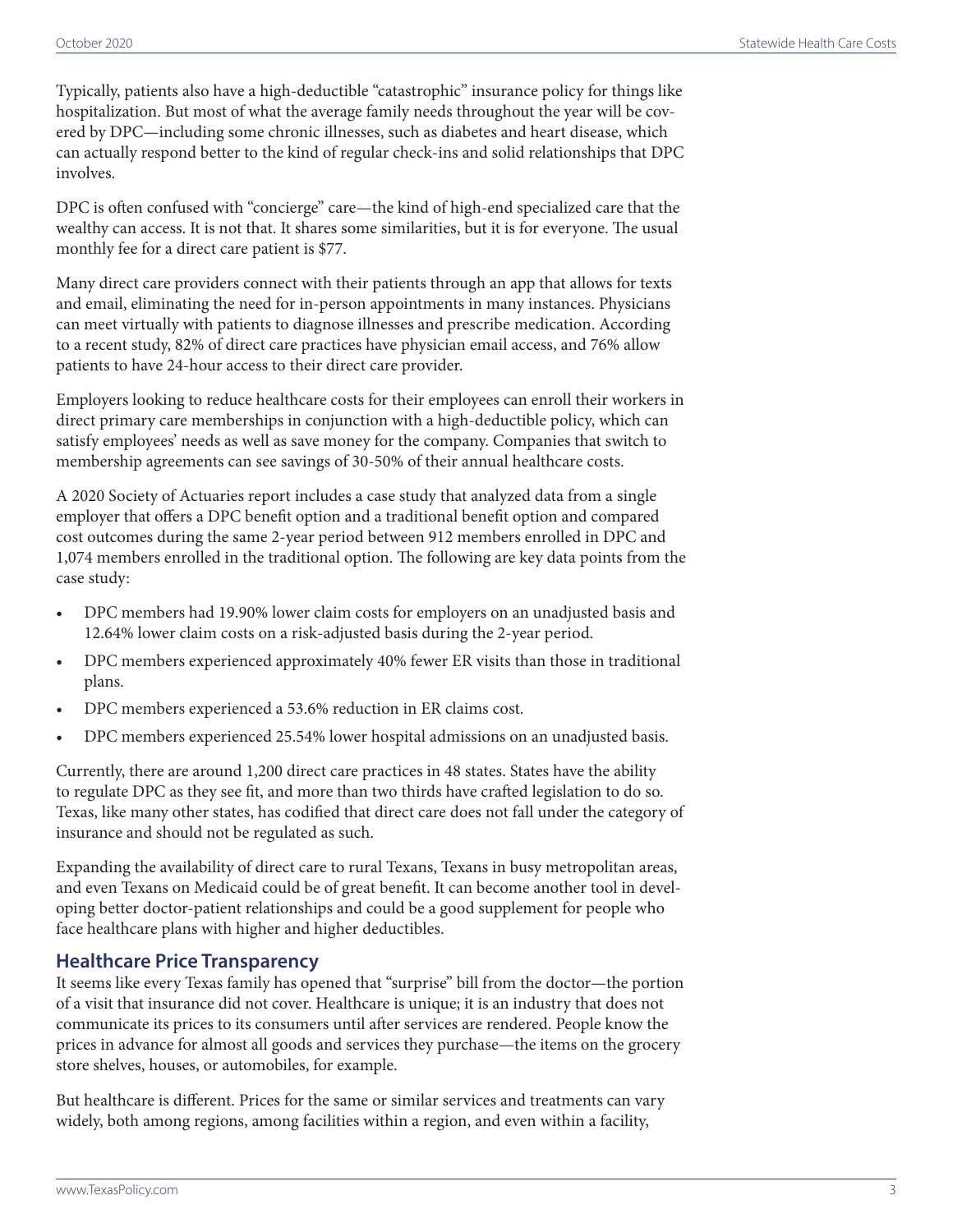based on the payer. Patients feel they have limited knowledge about costs—and even less power over them.

How has healthcare resisted the market pressures other industries face? First, most people are not directly spending their own money, so they lack incentives to shop for services that suit them. With employer-sponsored health insurance, premiums are aggregated, and employers and insurers are in key decision-making roles. This isolates individual employees and consumers from the marginal financial cost of their healthcare decisions.

Second, markets are largely noncompetitive, increasingly dominated by large, integrated hospital systems consisting of inpatient facilities, outpatient facilities, and physician practices.

Finally, people rely very heavily on doctors for referrals. Since doctors are increasingly part of these consolidated hospital systems, they generally refer patients for services within the system regardless of price. All these features diminish price competition in healthcare.

Of course, some healthcare markets are more transparent—for services such as LASIK eye surgery and cosmetic procedures, for example. In these markets, prices tend to be transparent with robust competition among providers. Under these conditions, the result is generally what is found in other markets: prices drop over time, while quality improves.

The Surgery Center of Oklahoma, for example, posts prices on a consumer-friendly website. Over the 11 years it has posted these prices, it has changed them four times—lowering them each time.

What can be done to bring down costs—and frustrations—in Texas? We can make the healthcare industry, and in particular prices, more transparent.

There are four key ways in which price transparency can help make our healthcare system better:

- 1. Consumers and patients will be better informed.
- 2. Better-informed employers will be able to help workers shop for value.
- 3. Employers will be more empowered to monitor insurer effectiveness and to eliminate counterproductive middlemen.
- 4. And high-cost providers will feel pressure to find ways to lower their prices.

These elements together will create a more competitive market among providers. When price becomes a bigger part of the referral system, Texans will be able to make their choices with more of the information they need.

What can you do as lawmakers?

A step in the right direction for the state of Texas would be to require any third-party administrator of state employees' health plans to provide all claims data to the state. As an employer, the state of Texas has a vested interest in understanding what value it is receiving for the health coverage it provides to employees.

While price transparency efforts are not sufficient by themselves to reform America's healthcare system, it is a first step to help all parties involved rein in healthcare costs.

## **Medical Cost Sharing as an Alternative**

A new and innovative model for healthcare in the U.S. is medical cost sharing. Medical costsharing plans are an alternative to traditional health insurance. Instead of operating with a network of providers, these organizations facilitate the sharing of medical costs among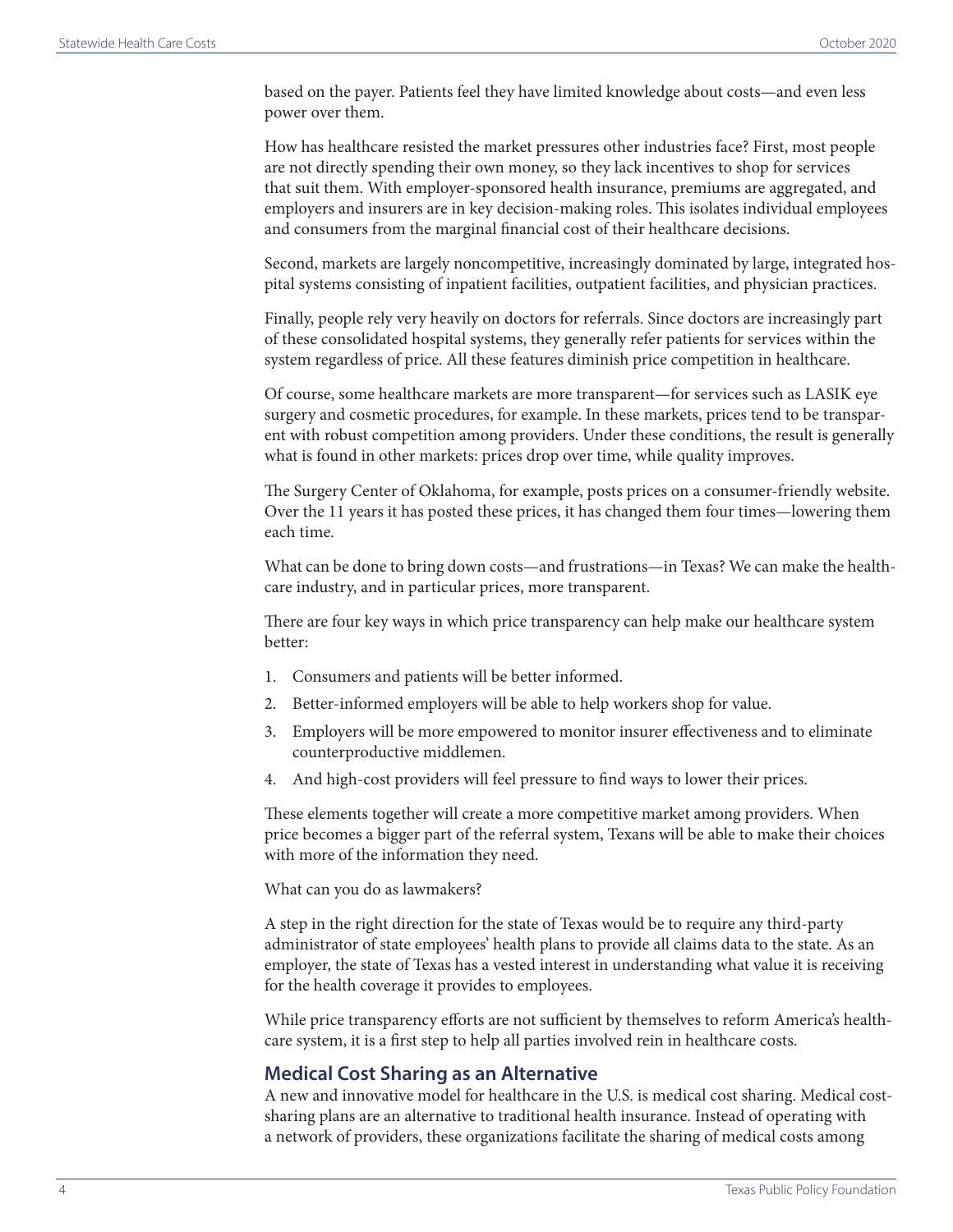members, who pay a monthly amount which is shared to cover healthcare costs of other members.

These monthly amounts are usually smaller than traditional health insurance because the coverage is not as far-reaching. Generally, members will pay the majority of smaller costs out of pocket, and larger costs will be submitted for sharing. The members retain ultimate responsibility for paying their medical fees, because the organization is not contractually obligated to cover specific costs like an insurance company would be and does not always cover as many items as traditional insurance.

Medical cost-sharing organizations are similar to faith-based health care sharing ministries, but there are some key differences. Medical cost sharing will have an appeal beyond a specific religious group. Some sharing ministries prohibit behavior that goes against their statements of belief, such as smoking, drinking, and extramarital sex, and they do not cover medical costs related to such activities. Medical cost sharing would not impose these limitations.

What can the Texas Legislature do to make this innovative option available to Texas families?

Medical cost sharing should be defined explicitly in Texas law as not being health insurance and thus exempted from insurance regulatory law. Medical cost-sharing plans do not operate as insurance companies and should not be regulated as such. This will allow them to operate more freely, bringing more low-cost options to the health coverage market and helping both individual Texans and small businesses.

The ACA significantly limited the amount of choice consumers have in the healthcare system. Medical cost-sharing plans are one more choice we can give to Texans.

## **Telemedicine**

Something many Texas families have learned during the COVID-19 pandemic is that not every doctor visit needs to be in person. Telemedicine (also called telehealth) has really taken off in Texas, driven by stay-at-home orders and the temporary lifting of restrictions on the practice.

But much room for growth remains. Aside from those restrictions (which should be abolished permanently), there are other barriers in place. These include payment parity laws, lack of broadband access for some individuals, limitations on audio-only consultation, coverage from insurance plans, requirements for seeing a doctor in person before a telehealth appointment and interstate licensing (to name a few).

One barrier to wider usage of telehealth coverage is parity laws. Parity laws require insurance reimbursement for telehealth services at the same level as for in-person health services. Thirty-two states have parity laws applying to private insurance companies.

Only 23 states have full parity laws, however. Full parity requires an insurer to cover telehealth services on the same basis as in-person services, which means the insurers often must add more health services to their coverage. The other nine states have partial parity laws, which only require insurance companies to cover telehealth services which would have been covered in an in-person visit. This means the insurers do not have to incorporate more coverage.

Parity laws are a two-edged sword. Proponents of parity laws argue that they provide a strong incentive for physicians to provide telehealth resources. If more physicians offer telehealth options, this will benefit patients—particularly low-income or rural patients who have difficulty getting to appointments—and give them more options for treatment.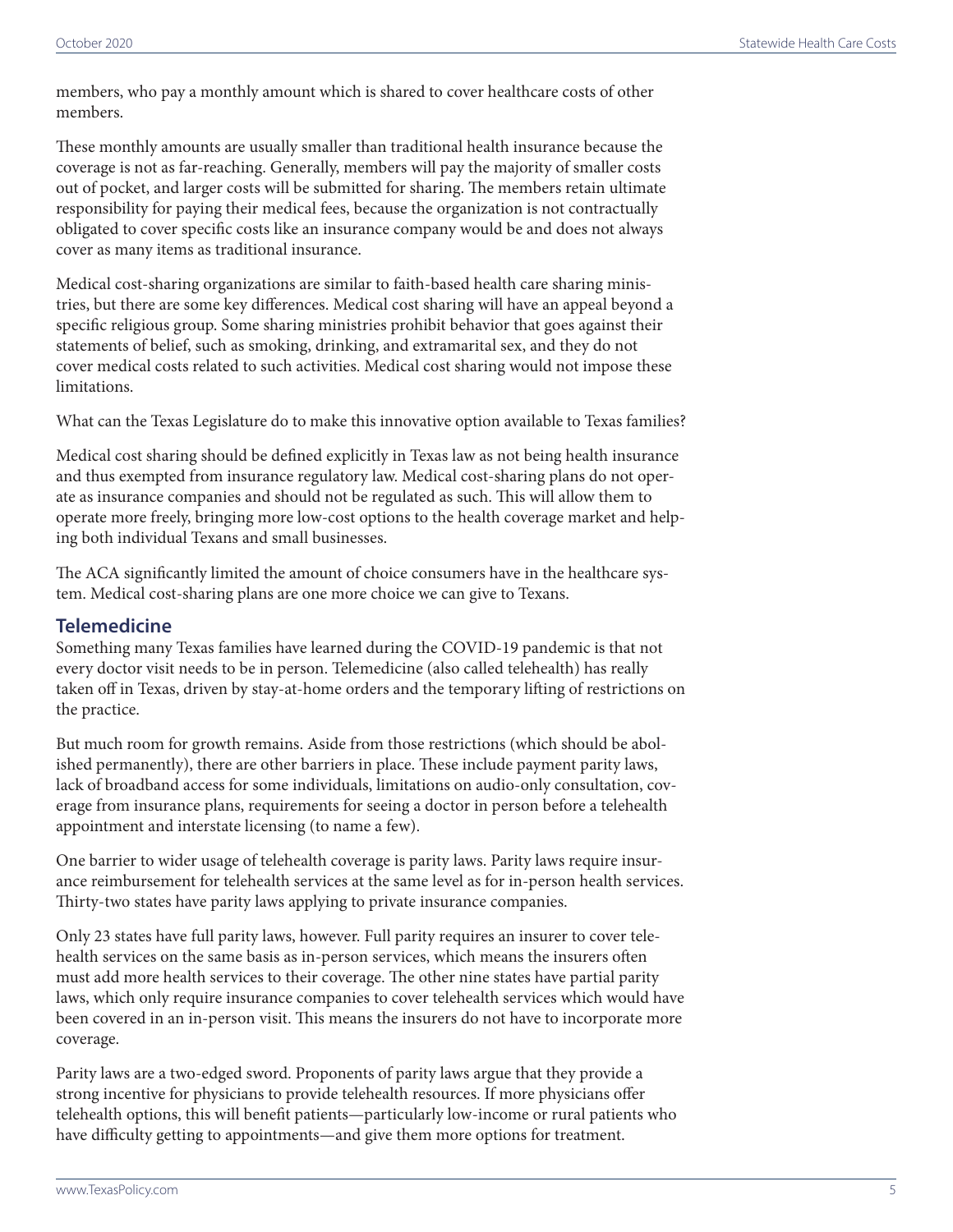At the same time, parity laws set a precedent for the state to mandate what coverage private insurance companies must provide. Also, when reimbursement for telehealth is required on the same basis as for in-person treatment, the potential for cost savings by using telehealth are lost, because providers would have a great incentive to charge more for the service. And finally, by enforcing full parity, the actual cost of care would be obscured further. Price transparency is a big part of what keeps telehealth costs low.

Another issue that restricts the use of telehealth is the lack of broadband access in the rural areas which comprise much of Texas. Broadband access is essential for supporting the video technology required for telehealth under current regulations. According to the Texas Comptroller's Office, only 69% of rural Texans have access to high-speed internet. Yet people in rural areas are one of the main demographics telehealth aims to reach.

Medicare and Medicaid, for instance, both require that telehealth provide interactive telecommunication systems which allow for audio and video permitting two-way, real-time communications. Not everyone's internet access can handle that.

Fortunately, during the COVID-19 crisis, the CARES Act provided for several waivers of regular restrictions on telehealth, one of which was that requirement for Medicare and Medicaid. The waiver allows "telephone evaluation and management services, and behavioral health counseling and educational services" to be conducted using audio-only communications.

This temporary waiver (which, again, should be made permanent) provides a blueprint for how to mitigate the broadband access issue for telehealth. Allowing audio-only communications for reasonable areas of telehealth where physical examination is not as important could be a way to allow patients in rural areas to access some aspects of telehealth, despite not having video technology support.

Medical licensing is managed by the individual states, which presents an obstacle for providers trying to provide telehealth services across state lines. This is because telehealth providers are required to be licensed in all the states in which they provide care, the same as in-person providers. Getting a medical license in every state can be a challenge.

There are a few proposed solutions to the interstate licensing challenge: special telehealth licenses, consultation exceptions, and reciprocity and endorsement.

The least complicated licensing approach is licensure by reciprocity or by endorsement. With reciprocity, states agree to accept the medical licenses of other states that meet their qualifications. With endorsement, an out-of-state physician has an expedited process to obtain a medical license in another state, based on the requirements of the state in which the physician was initially licensed.

One of the largest issues for telehealth is whether or not it is covered by insurance policies, because if people cannot have it covered by their health plan they will likely not utilize this service. In Texas, insurance companies are not allowed to exclude a telemedicine medical service or a telehealth service from coverage under the plan solely because the service is not provided through a face-to-face consultation. This ensures that, at the least, providers who wish to offer some of their services virtually will not lose patients who do not have this covered by insurance.

The use of telemedicine has been growing rapidly, and the COVID-19 pandemic accelerated this trend. But even more Texans could benefit from this service, and lawmakers can help ensure that barriers to care are removed.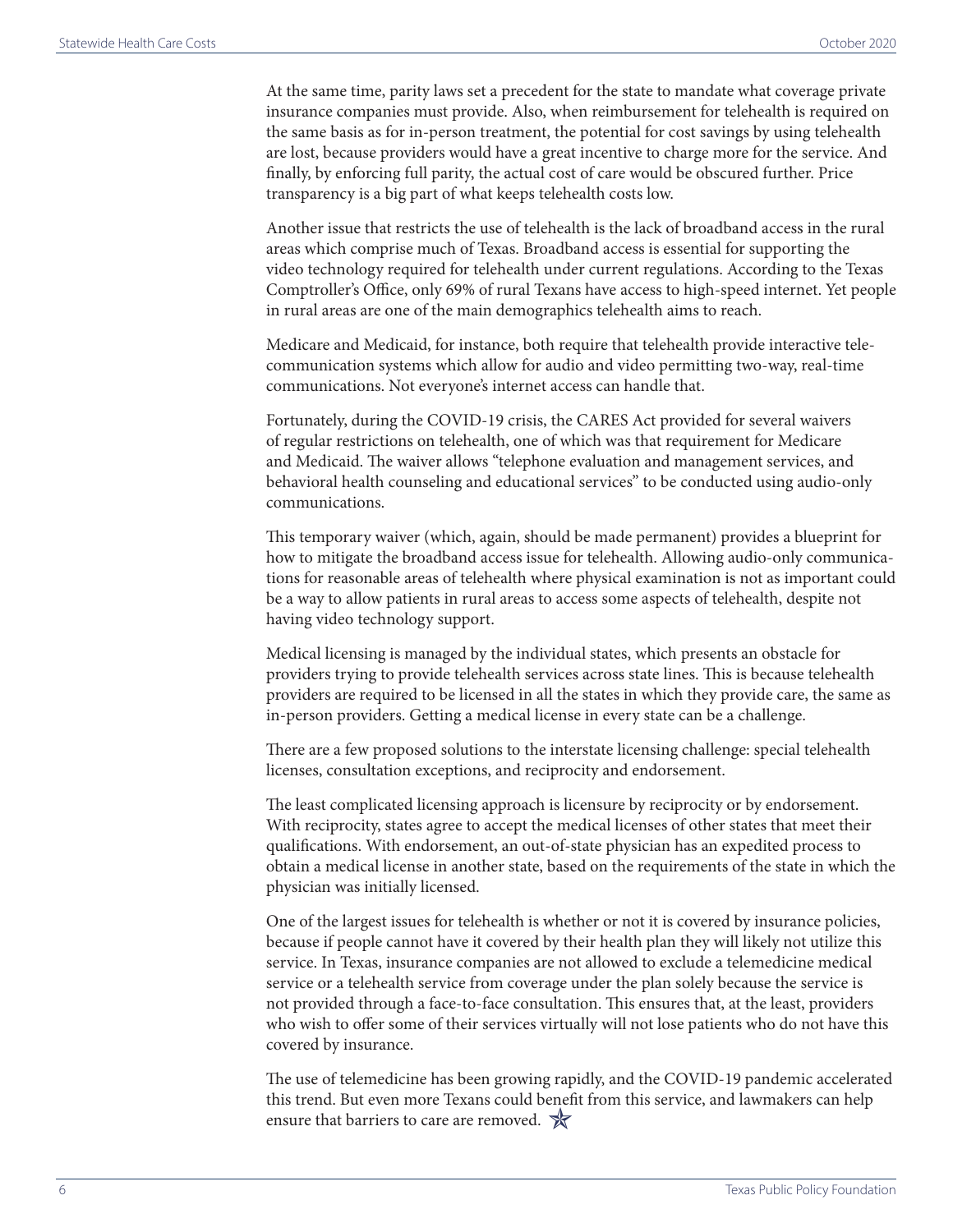# **ABOUT THE AUTHOR**



**David Balat** is the policy director of the Right on Healthcare initiative at the Foundation. He has broad experience across the healthcare spectrum with special expertise in healthcare finance. He is a former congressional candidate in Texas's 2nd Congressional District and a seasoned hospital executive with more than 20 years of healthcare industry leadership and executive management experience.

Balat has earned the privilege of being invited to testify before the U.S. House Committee on Oversight and Reform in Washington, D.C., and before various House committees in

the Texas state Legislature. He is a published op-ed columnist in *The Hill, Real Clear Politics*, and other news outlets and an active speaker and commentator on matters of health policy. He speaks at national conferences and advises on healthcare policy to both state and federal lawmakers.

Balat often volunteers to help families navigate their bills and how to understand their benefits. He serves as a board member for a nonprofit focused on educating legislators and the community about important matters pertaining to healthcare freedom.

Balat is a first generation American and the first in his family to graduate from college. He received his B.S. from the University of Houston and joint master's degrees in business administration and hospital administration from the University of Houston – Clear Lake.